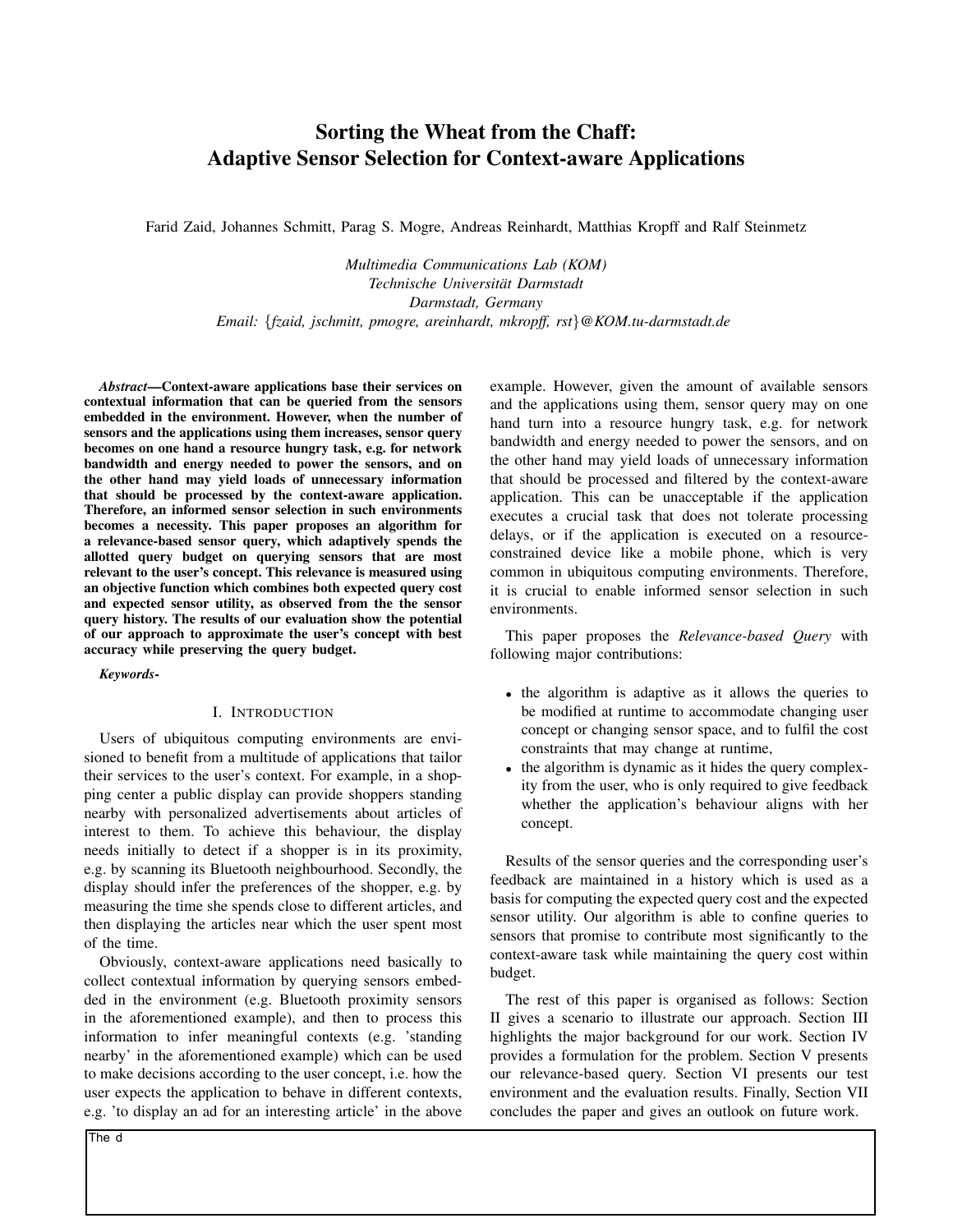## II. ILLUSTRATIVE SCENARIO

We apply our approach to the Profile Manager application which enables context-aware management of the mobile phone profile (i.e. ringing and tone settings, etc.), therefore the application serves in reducing disruptions caused by improper phone alerts. The application works by querying a set of sensors, like Bluetooth to sense proximate users, chair sensor to sense if a user is occupying her seat, and a PC task sensor which tells the kind of task a user is doing on her PC (e.g. paper writing, skyping, etc.).

In this scenario, some sensors may provide similar information (e.g, both Bluetooth and chair sensors can be seen to provide location information). This on one hand helps the application to make decisions with finer granularity, and on the other hand increases the robustness of the decision against sensor failures. In contrast to this sensor redundancy, some sensors may not look relevant to deciding the proper profile (e.g. the PC task sensor of users working in other rooms). Querying these sensors can lead to unwise use of the available resources (e.g. processing power and battery on the mobile phone, sensor battery and network bandwidth). To handle these situations, the user has the opportunity to give feedback to adjust the automatically selected profile. The feedback forms in this case a means to identify patterns of sensor readings that contribute to approximating the user's concept.

#### III. BACKGROUND

As the radio communication is the most costly task in terms of energy in a wireless sensor network, some approaches attempt to save the communication energy by reducing the amount of data sent by each node. For example, in the *directed diffusion* mechanism [1] nodes flood the network stating the data types they are interested in, and all other nodes in the network send their sensor readings matching the interest to the originating node. It becomes clear that when introducing *user-centricity*, sensors surrounding a user are generally better suited to provide information about the user than sensors in other places [2], thus providing means to narrow down searches to sensors of interest. To reduce the set of sensors that need to be queried even further, Chou et al. show in [3] that correlations between sensor readings can be exploited to decrease the amount of data that needs to be queried. To increase the information density within packets, means towards data compression have been adapted for sensor networks  $[4]$ ,  $[5]$ ,  $[6]$ .

The aforementioned approaches attempt to prolong the network lifetime without considering the detection quality. In contrast, information driven sensor query (IDSQ) aims at balancing the information contribution of individual sensors with the cost for communicating with them. The main idea is to predict the information utility of a sensor reading before obtaining that reading, thereby avoiding unnecessary communication costs. For this purpose, a sensing taskspecific utility measure is usually used. For example, in [7] a heuristic based on an *entropy* measure is used to select the sensor whose reading would yield largest reduction in the distribution entropy of the target location. Similarly, the sensing range of a sensor is used in [8] for prediction. Here, the *Mahalanobis distance*, which is a distance measure normalized by the uncertainty covariance, is used as an approximation for the sensor utility. However, this measure does not perform well if the sensor is not a range sensor.

In [9], the authors aim at achieving a desired *Quality of Inference* of a context variable from a set of sensors while keeping the communication cost with those sensors to a minimum. Besides the sensors readings, the tolerance ranges (uncertainties) of the individual sensors are used as input to the optimization algorithm. Sensors with larger tolerance ranges are considered to be more costly because they are to be sampled more often.

Our approach can be classified as an IDSQ, where we try to query most informative sensors while preserving the allocated query budget. However, in contrast to the other IDSQ approaches, we keep the prediction of the sensor utility independent from any specific sensor characteristic. Actually, prediction in our case is based solely on the current belief state, which we maintain in a form of a history. The history comprises the sensor readings (i.e. query results) and the user's feedback on the decision made using those readings. Together with the predicted cost for a sensor query, the predicted sensor utility is augmented in an objective function which ranks the relevance of the sensor. As a utility measure, we adopt the *information gain*, which is typically used as a metric for attribute selection in classification schemes [10].

## IV. PROBLEM FORMULATION

Before we formulate our problem, we explain the following terms in light of the scenario in Section II:

User Concept: This is the user's expectation with respect to the application behaviour, here the 'active profile of her mobile phone'. A concept  $C$  may have different classes (e.g. 'loud', 'vibrate' and 'silent') which specify different application behaviours. Typically, the user gives feedback to tell the application which concept class to adopt in a given context.

Concept Model: This is an approximation of the user concept that maps the sensor readings to one of the concept classes. A concept model  $C'$  can range from simple data processing (e.g. averaging of collected data) to complex data processing (e.g. building a classification tree). The concept model is adapted through the user's feedback. A good model is said to have a good *Classification Accuracy*.

Sensor Query Cost: Querying a sensor incurs some cost q. Cost can be for example the battery consumption needed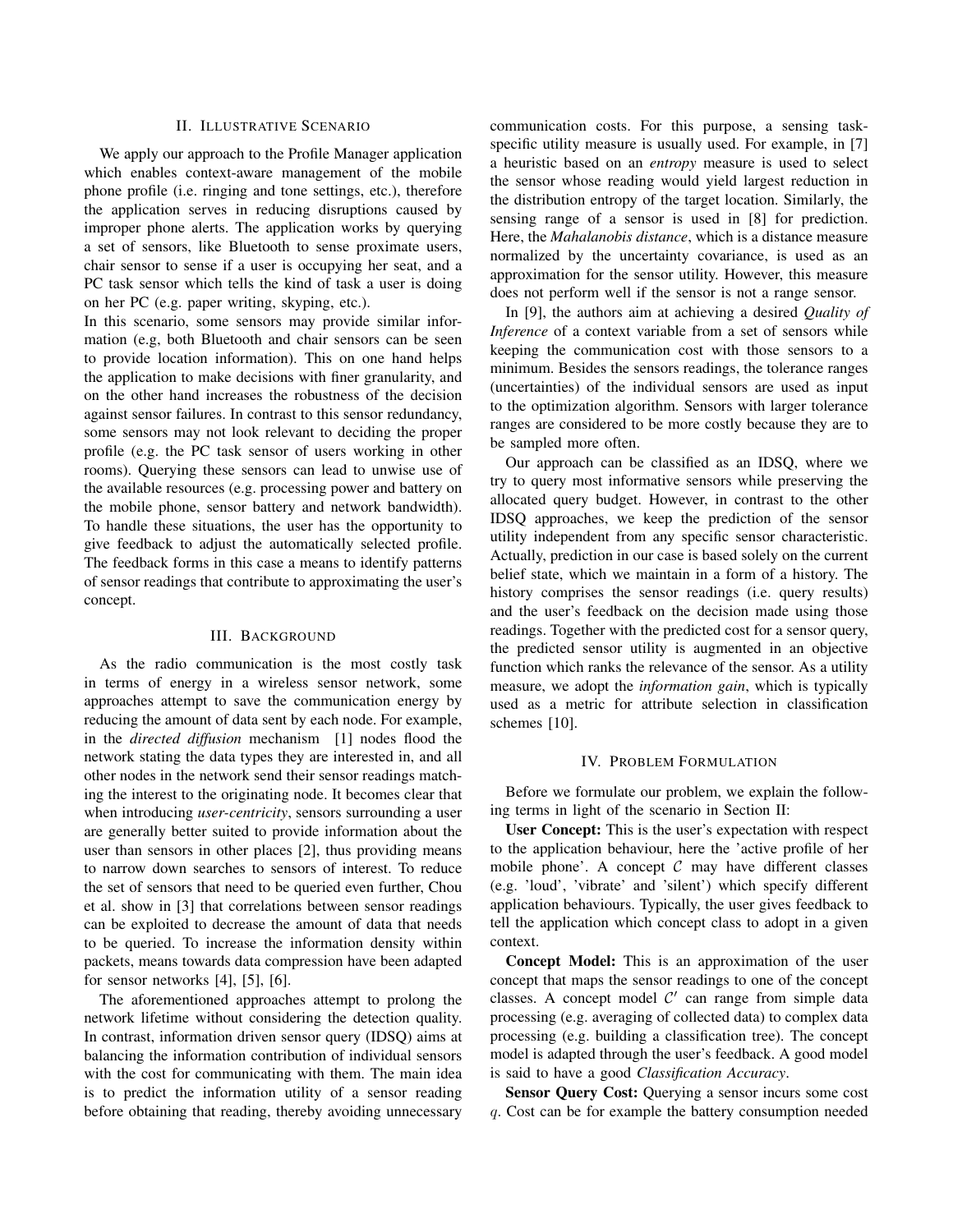

Figure 1. Main functions for the sensor selection.

to query a sensor and process the result, or it can be the time taken to query a sensor and process the result.

Query Budget: A query cost should not exceed an allowed budget. For example, a query is allocated a budget depending on the remaining phone battery (knowing that the mobile phone runs other applications which consume battery as well).

Assuming that the environment is embedded with sensors  $S = \{s_1, \ldots, s_N\}$ , where querying sensor  $s_n$  is associated with an initial cost  $q_n^0$ , the problem we are tackling is to query a subset of sensors  $S_R \subseteq S$  that are relevant to the user concept. Relevance implies two main requirements:

- querying these sensors lead to best classification accuracy, and
- the cost for querying these sensors does not exceed the allocated budget  $\beta$

#### V. APPROACH

The main blocks of our approach are shown in Figure 1. The *Sensor Registry* element holds registrations for the sensors  $S = \{s_1, \ldots, s_N\}$ . The *History* element maintains the sensor query-feedback history  $\mathcal{H} = \{h_1, \ldots, h_M\}.$ Each history sample  $h_m$  contains pairs of sensor value  $v_n \in V_n$  and query cost  $q_n$ , besides the concept class  $c_m \in \mathcal{C}$  as given by the user feedback, i.e.  $h_m =$  $({(v_{n,m}, q_{n,m}) : s_n \in S_N}, c_m)$ . The *Query Manager* performs a *Relevance-based Query* of the available sensors. The *Budget Calculator* element estimates the available budget  $\beta$ for each query.

# *A. Relevance-based Sensor Query*

The key idea of the relevance-based query is to predict the *expected utility* of a sensor from the query-feedback history before an actual query of that sensor takes place. We adopt the *information gain* as a measure for the sensor utility [8], [7]. In our case, the information gain measures the reduction in the entropy (or uncertainty) in the concept class by knowing the sensor reading. Given the query-feedback history  $H$ , the information gain  $I$  of sensor  $s_n$  is computed as follows:

$$
\mathcal{I}\left(s_{n},\,\mathcal{H}\right)=\varepsilon(\mathcal{C})-\varepsilon(\mathcal{C}\mid s_{n})\tag{1}
$$

The term  $\varepsilon(\mathcal{C})$  represents the entropy of  $\mathcal{C}$ , computed as:

$$
\varepsilon(\mathcal{C}) = \sum_{\forall c \in \mathcal{C}} \left( -\frac{\mid \mathcal{H}_c \mid}{\mid \mathcal{H} \mid} \cdot \log \frac{\mid \mathcal{H}_c \mid}{\mid \mathcal{H} \mid} \right) \tag{2}
$$

where  $\mathcal{H}_c = \{h_m : c_m = c\}$ . The term  $\varepsilon(\mathcal{C} \mid s_n)$  represents the conditional entropy of  $\mathcal C$  given the values of sensor  $s_n$ , computed as:

$$
\varepsilon(\mathcal{C} \mid s_n) = \sum_{\forall v \in V_n} \left( -\frac{\mid \mathcal{H}_v \mid}{\mid \mathcal{H} \mid} \cdot \varepsilon(\mathcal{H}_v) \right) \tag{3}
$$

where  $\mathcal{H}_v = \{h_m : v_{n,m} = v\}$ . Similarly, we make an estimation of the sensor cost by taking the mean of the query costs  $q_{n,m}$  as recorded in the history elements  $h_m$ . The estimated cost  $\overline{q_n}$  is given as:

$$
\frac{\sum_{m=1}^{M} q_{n,m}}{M}
$$
 (4)

Now, having established measures for the expected utility and expected cost of the sensor, we express the relevance of sensor  $s_n$  to the user concept using the *Objective Function*  $O$  that mixes both utility and cost:

$$
\mathcal{O}_{s_n} = \alpha \cdot \mathcal{I}(s_n, \mathcal{H}) - (1 - \alpha) \cdot \frac{\overline{q_n}}{\beta_r}
$$
 (5)

where  $\beta_r$  represents the remaining budget (i.e. budget left to query sensor  $s_n$ ), and  $\alpha \in [0, 1]$  is the relative weighting of utility and cost. We choose higher  $\alpha$  for applications which value more the utility (i.e. recognition accuracy), while we choose smaller  $\alpha$  for applications which are more conservative about the costs. Normalizing the query cost to  $\beta_r$  assures that we select sensors that best fit the currently available budget.

Algorithm 1 depicts the Relevance-based Query algorithm which uses the objective function above to query sensors in the order of their relevance to the user concept. The algorithm accepts a list of registered sensors  $S$  and the query budget  $\beta$ . In each iteration, the BESTSENSOR function selects from S the sensor  $s_0$  with the highest objective function value. The information gain computation takes into account the values of the already queried sensors  $S'$  to deduce only history elements corresponding to these values. If the expected cost of the  $s_0$  lies within the remaining budget  $\beta_r$ , then  $s_0$  is queried and added to  $\mathcal{S}'$ , and  $\beta_r$  is decremented with the actual cost incurred by querying  $s_0$ . This way, in each iteration we perform updated estimation of the objective functions for the sensors that are still to be queried. At the end of the iteration, the sensor  $s_0$  has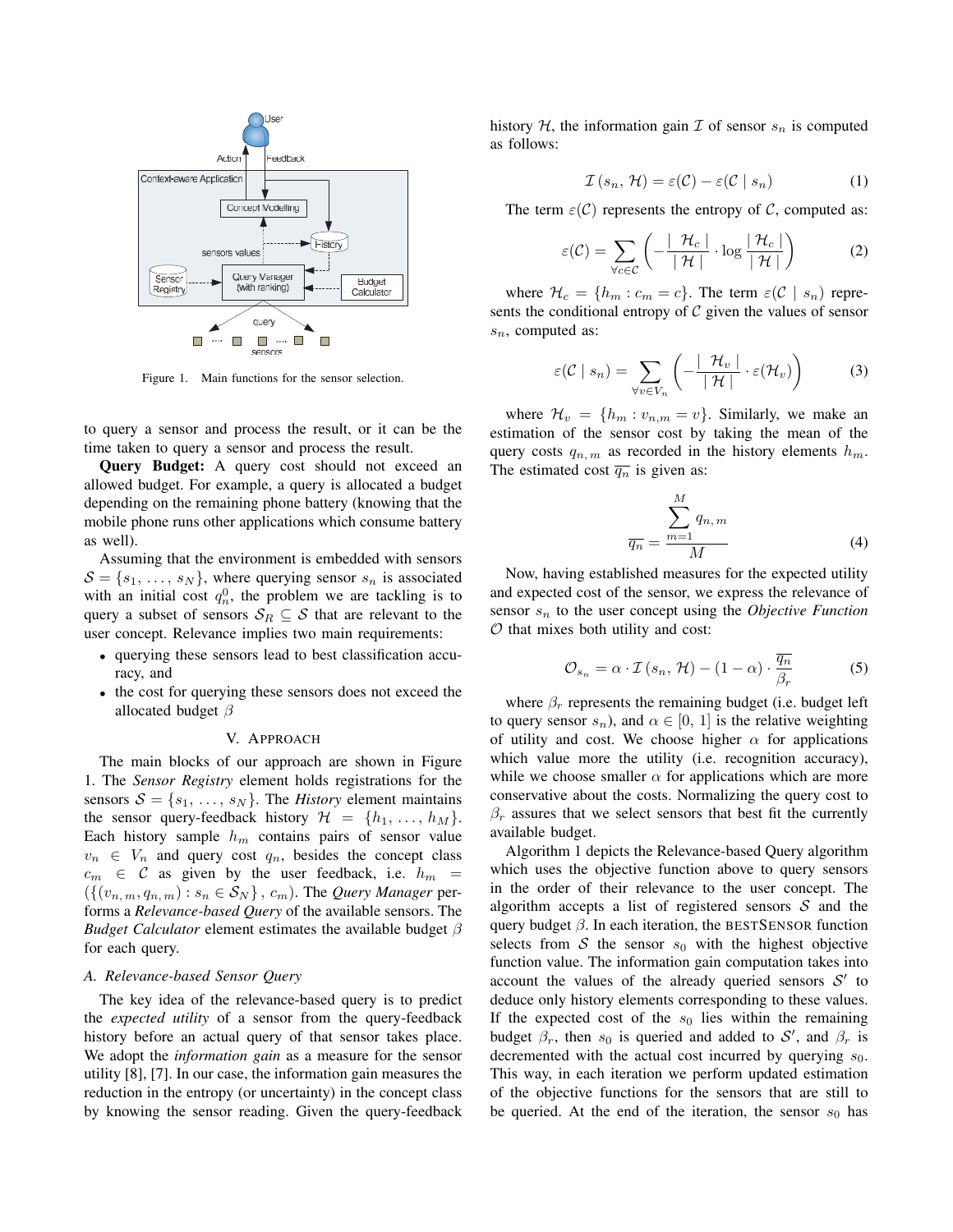| <b>Algorithm 1</b> Relevance-based Query                                                                                                                                                                                                                                                                                                                                                                                                                                                                                                                                                                                                                                                                                                                                                                                     |                                                                               |
|------------------------------------------------------------------------------------------------------------------------------------------------------------------------------------------------------------------------------------------------------------------------------------------------------------------------------------------------------------------------------------------------------------------------------------------------------------------------------------------------------------------------------------------------------------------------------------------------------------------------------------------------------------------------------------------------------------------------------------------------------------------------------------------------------------------------------|-------------------------------------------------------------------------------|
| <b>Input:</b> budget $\beta$ , history $\mathcal{H}$ , sensors $\mathcal{S}$                                                                                                                                                                                                                                                                                                                                                                                                                                                                                                                                                                                                                                                                                                                                                 | 100                                                                           |
| candidate sensor $s_0 = null$                                                                                                                                                                                                                                                                                                                                                                                                                                                                                                                                                                                                                                                                                                                                                                                                | 80                                                                            |
| queried sensors $S' = \phi$                                                                                                                                                                                                                                                                                                                                                                                                                                                                                                                                                                                                                                                                                                                                                                                                  |                                                                               |
| remaining budget $\beta_r = \beta$                                                                                                                                                                                                                                                                                                                                                                                                                                                                                                                                                                                                                                                                                                                                                                                           | Accuracy (%)<br>60                                                            |
| while $S \neq \phi$ do<br>$\triangleright$ stop condition                                                                                                                                                                                                                                                                                                                                                                                                                                                                                                                                                                                                                                                                                                                                                                    | 40                                                                            |
| $s_0 =$ BESTSENSOR $(\mathcal{H}, \mathcal{S}', \beta_r)$                                                                                                                                                                                                                                                                                                                                                                                                                                                                                                                                                                                                                                                                                                                                                                    |                                                                               |
| if $q_0 \leq \beta_r$ then<br>$query(s_0)$                                                                                                                                                                                                                                                                                                                                                                                                                                                                                                                                                                                                                                                                                                                                                                                   | 20                                                                            |
| $\mathcal{S}' = \mathcal{S}' \cup \{s_0\}$                                                                                                                                                                                                                                                                                                                                                                                                                                                                                                                                                                                                                                                                                                                                                                                   |                                                                               |
| $\beta_r = \beta_r - q'_0$<br>$\triangleright$ $q'_0$ is actual cost                                                                                                                                                                                                                                                                                                                                                                                                                                                                                                                                                                                                                                                                                                                                                         | 0                                                                             |
| if $\beta_r \leq 0$ then                                                                                                                                                                                                                                                                                                                                                                                                                                                                                                                                                                                                                                                                                                                                                                                                     |                                                                               |
| break<br>$\triangleright$ stop condition                                                                                                                                                                                                                                                                                                                                                                                                                                                                                                                                                                                                                                                                                                                                                                                     |                                                                               |
| end if                                                                                                                                                                                                                                                                                                                                                                                                                                                                                                                                                                                                                                                                                                                                                                                                                       |                                                                               |
| end if                                                                                                                                                                                                                                                                                                                                                                                                                                                                                                                                                                                                                                                                                                                                                                                                                       | 100                                                                           |
| $\mathcal{S} = \mathcal{S} - \{s_0\}$                                                                                                                                                                                                                                                                                                                                                                                                                                                                                                                                                                                                                                                                                                                                                                                        | 80                                                                            |
| end while                                                                                                                                                                                                                                                                                                                                                                                                                                                                                                                                                                                                                                                                                                                                                                                                                    |                                                                               |
| function BESTSENSOR( $H, S', \beta_r$ )                                                                                                                                                                                                                                                                                                                                                                                                                                                                                                                                                                                                                                                                                                                                                                                      | 60                                                                            |
| $\mathcal{H}'=\{h_m: \underline{v}_{n,\,m}=\underline{v}_n\,\forall\,s_n\in\mathcal{S}'\}$                                                                                                                                                                                                                                                                                                                                                                                                                                                                                                                                                                                                                                                                                                                                   | <b>Accuracy</b> (%)<br>40                                                     |
| $\hat{i} = \underset{\forall S_i \in \mathcal{S}'}{\operatorname{argmax}} \left[ \alpha \cdot \mathcal{I}\left(s_i, \, \mathcal{H}'\right) - \left(1 - \alpha\right) \cdot \frac{\overline{q_i}}{\beta_r} \right]$                                                                                                                                                                                                                                                                                                                                                                                                                                                                                                                                                                                                           |                                                                               |
| <b>return</b> $s_{\hat{i}}$                                                                                                                                                                                                                                                                                                                                                                                                                                                                                                                                                                                                                                                                                                                                                                                                  | 20                                                                            |
| end function                                                                                                                                                                                                                                                                                                                                                                                                                                                                                                                                                                                                                                                                                                                                                                                                                 | 0                                                                             |
| • All sensors have been checked for relevance, i.e. $\mathcal{S} = \phi$<br>• The remaining budget runs out, i.e. $\beta_r \leq 0$ .<br>We use the $\leq$ in the second stop condition because it<br>may happen that the actual query cost $q'_0$ exceeds $\beta_r$ ,<br>because $q'_0$ is higher than the cost estimate $\overline{q_0}$ . A possible<br>consequence for this is that some sensors, whose actual cost<br>may lie within the remaining budget, may not be checked<br>for relevance. To mitigate the the effect of discrepancies in<br>the cost estimation, we can consider building a probability<br>distribution function of the query cost, therefore help make<br>better predictions.<br>The latest issue shows as well how our approach differs<br>from Integer Linear Programming (ILP) [11]. While the | 80<br>Accuracy (%)<br>60<br>40<br>20<br>0                                     |
| latest assumes that the constraints are fixed while trying<br>to find a whole solution for the optimization problem,<br>our algorithm iteratively updates the constraint (here, the<br>remaining budget) after finding each partial solution.<br>VI. EVALUATION<br>A. Simulative Evaluation                                                                                                                                                                                                                                                                                                                                                                                                                                                                                                                                  | $\bullet$ each<br>query<br>$\bullet$ the in<br>senso                          |
| We evaluated our approach simulatively by applying it<br>to the scenario described in Section II. The following<br>parameters are used to configure the simulation:<br>$\bullet$ the sensor space with N sensors,                                                                                                                                                                                                                                                                                                                                                                                                                                                                                                                                                                                                            | $\bullet$ the us<br>$\bullet$ the ra<br>conce<br>$SC_{co}$<br>$\bullet$ the w |

- All sensors have been checked for relevance, i.e.  $\mathcal{S} = \phi$
- The remaining budget runs out, i.e.  $\beta_r \leq 0$ .

# VI. EVALUATION

# *A. Simulative Evaluation*



- each sensor with  $|V_n|$  discrete values, and an initial query cost  $q_n^0$  which is normalized between  $[0, 1]$ ,
- the interdependencies among sensors defined by the sensor-to-sensor correlation factor  $SS_{corr}$
- the user concept with  $|\mathcal{C}|$  classes,
- the ratio of sensors that are correlated with the user concept defined by the sensor-to-concept correlation  $SC_{corr}$
- the weighting factor  $\alpha$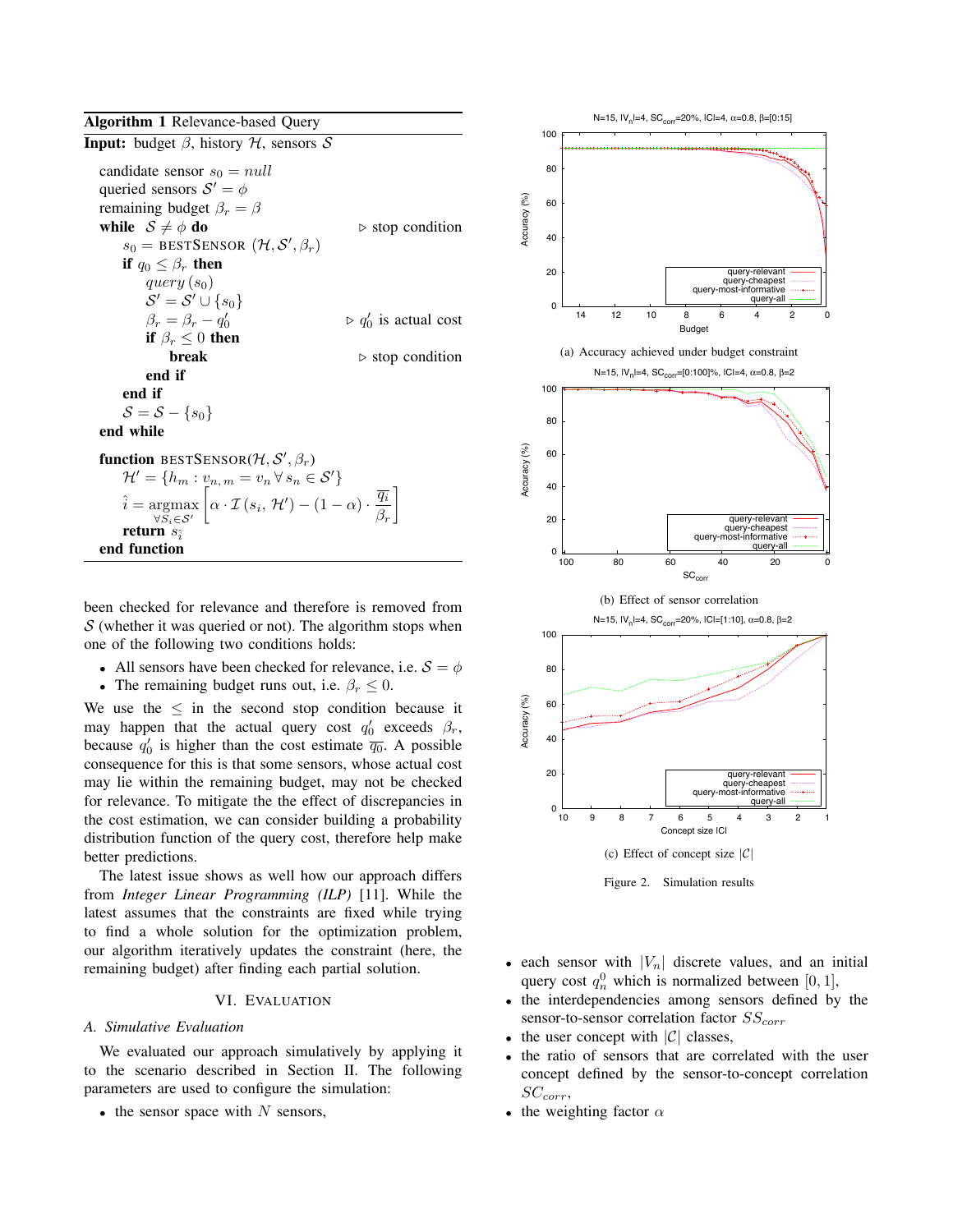Initially, we used the above parameters to artificially construct the query-feedback history. Here, for each history element, a concept class is randomly chosen and the sensors correlated with this class are then forced to use values within the range defined by the user concept. The conceptuncorrelated sensors are set to randomly chosen values within their parameter range, however by still conforming to the interdependencies between the sensors. For the moment, we assume that the query cost to be fixed at the initial value.

We used the generated history as a training dataset to build a classifier (a Naive Bayes in this case). We then ran our relevance-based algorithm (shortly query-relevant henceforth) and tested it against other query schemes including:

- *query-all* which simply polls all available sensors,
- *query-cheapest* which uses the available budget to query the least expensive sensors, and
- *query-most-informative* which uses the available budget to query the sensors with highest information gain

For each query scheme, we simulated a sensor query by selecting a number of instances from the training dataset, where in each instance the value of the queried sensor is kept in the instance while the values of the non-queried sensors are set as missing. The selected instances are then fed into the classifier as a testing dataset, and we recorded the achieved classification accuracy. As part of our test environment, we used the Weka tool [10] for classification and information gain computation.

Figure 2(a) compares the query-relevant scheme against the other three schemes for a scenario setup with  $N =$  $15, |V_n| = 4, SC_{corr} = 20\%, |\mathcal{C}| = 4, \alpha = 0.8$ . The query-all forms a baseline with best achievable accuracy. At low budgets, the accuracy of our query-relevant is higher than that of the query-cheapest, however less than that of the query-most-informative because the latest consumes the budget in querying the most concept-correlated sensors. However, given enough budgets, the different schemes approach the baseline. Figure 2(b) explains the effect of the sensors' utility, i.e. their correlation with the user concept. Clearly, as  $SC_{corr}$  increases, the accuracy will increase for the different query schemes. Figure 2(c) shows the effect of the complexity of the user concept, which depends mainly on the number of concept classes. An analogous case in our scenario happens when the user extends the set of feedback classes she gives to the application (e.g. by defining the new class 'Incrementally Increasing Ringing'). Assuming a fixed budget, the increasing concept size will cause the classification accuracy to degrade. From these results, it is evident that our query-relevant offers a very good accuracycost trade-off as compared to the extremes of the querycheapest and the query-most-informative schemes.

# *B. Emulative Evaluation*

To evaluate our approach in a real world setup, we implemented the profile manager application on top of the Nokia N95 8GB mobile phone and tested it with the four query scheme variants. As our focus is on testing the query algorithm itself and not on how fast a user concept can be learned, we again used our aforementioned simulative method to build the query history, including the sensor readings and the corresponding user concept. However, the sensor themselves were emulated on a standalone server, and they were queried by the profile manager using socket communication over WiFi. The sensors returned values based on the generated query history. To emulate the cost for a sensor query, we let each sensor append to its return value a dummy string whose length is proportional to the cost of the sensor. Figure 3 shows the power profiles when using the query-all and query-relevant schemes (for  $N = 10, |V_n| = 4, SC_{corr} = 20\%, |\mathcal{C}| = 4, \alpha = 0.8$ where sensors are polled every 30 seconds. Basically, in each query the query-all scheme drains power for longer periods of time (for the radio transceiver and the CPU).



Figure 3. Power consumption of the query-all and query-relevant schemes

We ran our application in combination with the different query schemes, each for 10 minutes, and recorded the average power consumption, while shutting down all other applications on the mobile phone to avoid any influence on the measurements. Table I provides a summary of the test results which were collected using an energy profiling tool. The expected battery time is computed based on the average power consumption and the energy storage of a fully charged battery (equals to 1267 mAh in case of the Nokia N95 8GB). As expected, the query-all scheme leads to highest classification accuracy, however it leads as well to the shortest battery operational time. On the other extreme, the query-cheapest scheme guaranteed longest battery time, but led to a low classification accuracy<sup>1</sup>. The query-mostinformative scheme led to a shorter battery time than the query-cheapest scheme, however with a not very significant improvement in the classification accuracy<sup>2</sup>. On the other

<sup>&</sup>lt;sup>1</sup>By querying the cheapest five sensors

<sup>2</sup>By querying the most informative five sensors